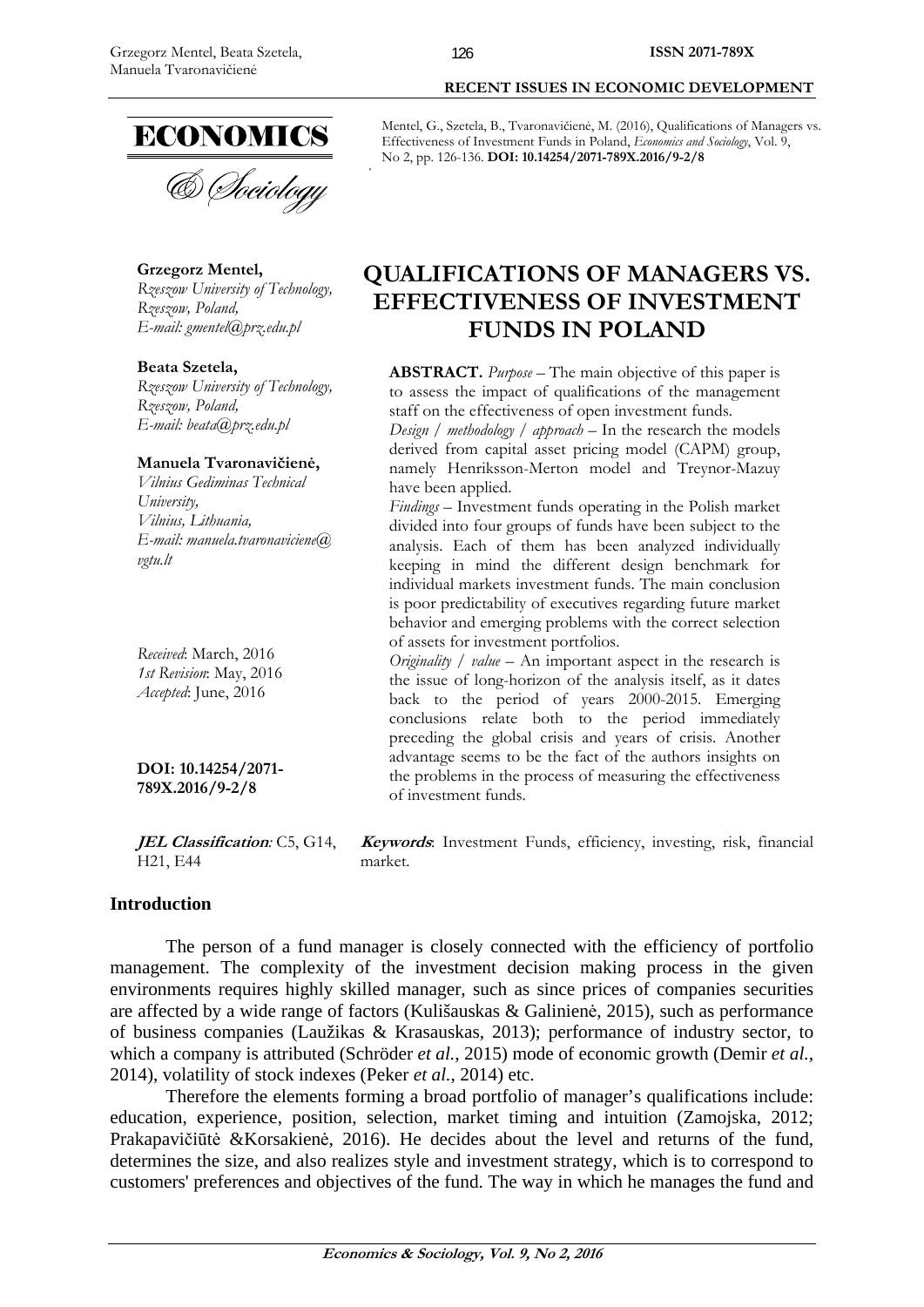returns which thus achieves determine the allocative decisions of investors that are expressed in the inflow or outflow of capital funds. It can be said that the effectiveness of investment funds is the result of the behavior of market participants standing on the side of supply and demand, which affect the shape of the characteristics of the funds (Perez, 2012).

Therefore, an essential prerequisite for writing this publication was to know the qualifications of Polish managers of investment funds. The assessments were based on quotations of these funds over the period 2000-2015.

# **1. A review of research**

When making a literature review of the work on investment funds by domestic authors it is worth mentioning the publications by K. Perez (Perez, 2012). She carries out a broad review of issues related to investment funds, both in developed markets and in Poland. Also Z. Wilmowska and M. Madeira (Wilmowska & Madeira, 2001) focus their attention on the Polish market of investment funds. A large contribution to the development of knowledge about investment funds have T. Miziołek, who in the years 1998-2008 issued a number of interesting articles in the journal of Our Capital Market which was dedicated to the development of that market segment. In turn, A Zamojska (Zamojska, 2012) refers to the measure of effectiveness of these funds. The works by D. Witkowska (Wiktowska, 2009) and K. Kompa (Kompa & Witkowska, 2010) are devoted to the same subject. Both Kompa and Witkowska tend mainly to research on the effectiveness of the investment funds market. However, it seems that one of the forerunners of information on the investment fund market in Poland is Tarczyński (Tarczyński, 1997). In the compact publication devoted to capital markets he presents a quantitative approach to the study, among others, investment funds which in those times was quite a pioneer approach when it comes to Polish investment fund market.

When analyzing the global market, the forerunners in this area were I. Friend, F. E. Brown, E. S. Herman and D. Vickers (Friend *et al.*, 1964) who described the study results of one hundred and fifty open-end investment funds existing in the US market in the years 1953-1959. Until now classic works devoted to the performance of investment funds include the articles by J.L. Treynor (Treynor, 1965), W. F. Sharp (Sharp, 1966) and M. Jensen (Jensen, 1968), which were of great importance because of the way the construction of measures for evaluating the performance of investment funds. A large contribution to the development of research on investment funds had the work by I. Friend, M. Blume and J. Crockett (Friend *et al.*, 1970), T. Kim (Kim, 1978), E. C. Chang and W. G. Lewellen (Chang & Lewellen, 1984), R. D. Henriksson (Henriksson, 1984) and J. D. Jackson and S. E. Skomp (Jackson & Skomp, 1985).

In the literature review one should also pay attention to the main objective, which was the driving force behind the creation of the funds themselves. Among a range of advantages for mutual investment, professional portfolio management is mentioned. Customers of investment funds, therefore, expect the return on investment at a given level of risk, and at the same time they do not take it. Thus, in building a marketing strategy of funds, an aversion of a large group of investors to the risks is used, associated with independent investment and at the same time fueling investor confidence in the professionalism of managers and the factor of the scale of company undertakings for collective investment. The authors of many works (Ippolito, 1992), (Sirri & Tufano, 1993) (Patel *et al.*, 1994), (Gruber, 1996); (Goetzmann & Peles, 1997), (Edelen, 1999), (Bergstresser & Poterba, 2002), (Deaves, 2004) and (Busse and Irvine, 2006) showed that achieved in the past investment results represent an important selection criterion fund for investors. It can, therefore, be argued that consumer awareness concerning the opportunities and risks of saving in funds is low.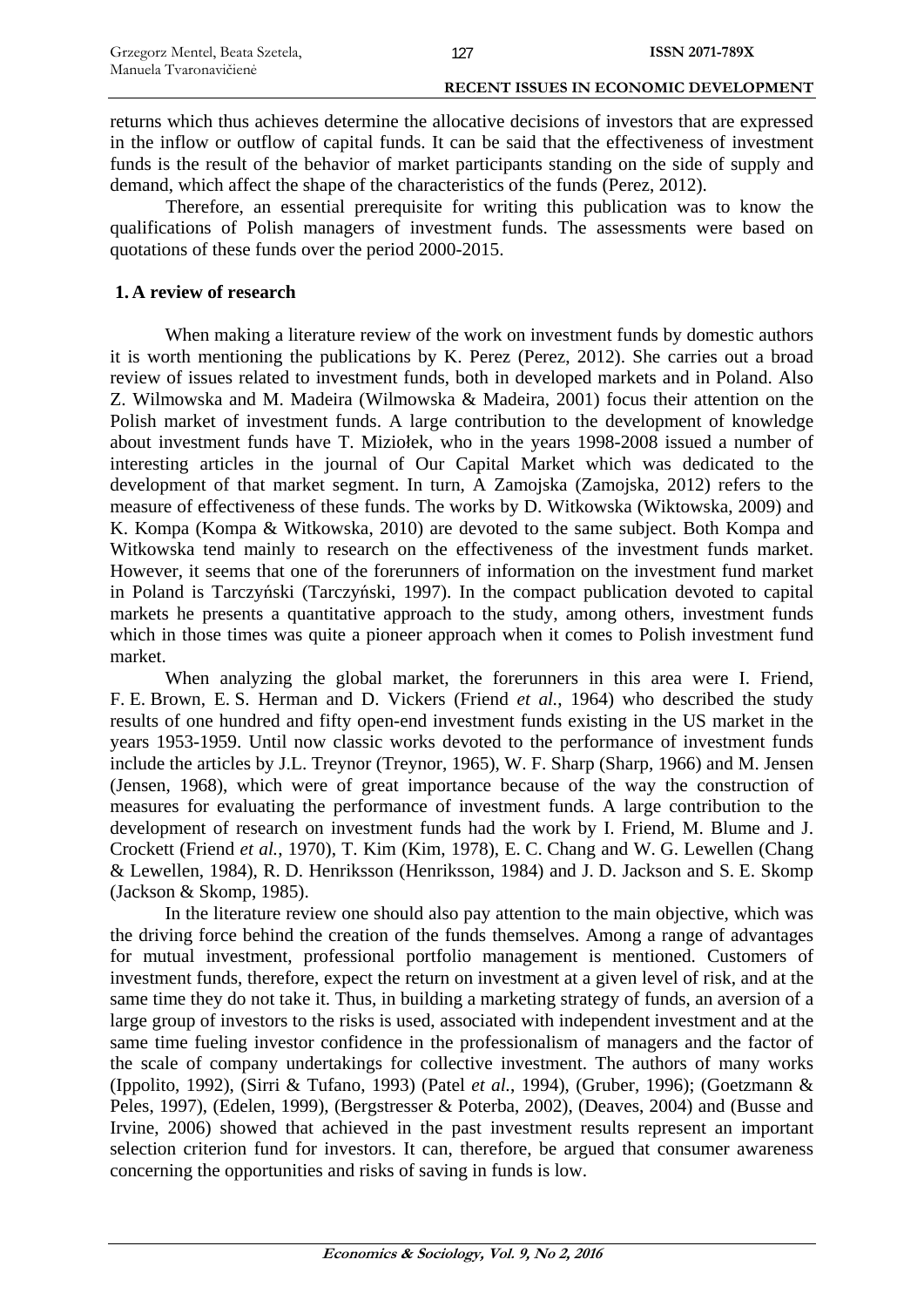### **2. Selected methods of measuring the effectiveness of funds**

The study effectiveness of investment portfolios, and therefore the portfolios created by the institutions of collective investment have been an important element of research in the field of finance for many years. In the literature there is no uniform conclusions regarding the measures to be used to measure it, and under what conditions. The number of the methods used is large and in addition, there are also numerous modifications. Cogneau and Hubner (Cogneau & Hubner, 2009a, 2009b) have enumerated over 100 ways that can be used to measure effectiveness.

In order to enable the comparison of the effectiveness of management of portfolios of investment funds, the measures proportionate to the risk have been used. There are several ways to measure the rate of return relative to risk, the most famous and popular measure of selectivity is: Treynor's measure (*Tp*), Jensen's measure (*J*) and Sharpe's ratio (*SP*). The common feature of these methods is the method of calculating these indicators which measure the ratio of return and risk measures. All three indicators are derived from the CAPM, which assumes that the required rate of return on investment depends on the rate of return achievable with risk-free instruments, e.g. government bonds, and the premium for the risk of the incurred investment (Mikulec, 2004).

Treynor's ratio is a measure of returns in relation to systematic risk of systematic (market non-diversified) assuming that the market is in equilibrium and investors' expectations are realized at the level of the average. Sharpe's ratio, in turn, is a premium relation for the risk taken to the standard deviation of returns of an investment fund<sup>1</sup>. In the case of a well-diversified portfolio, using the Treynor's and Sharpe's ratio, one can obtain similar rankings. In contrast, poorly diversified portfolio could have a high rating according to Treynor's ratio, and much lower in the case of the Sharpe's ratio. Both indicators provide complementary, but different information, so it is advisable to use them simultaneously (Brown & Reilly, 2001).

An improvement of Sharpe's ratio is Sharpe's Alpha which takes into account the expectations of investors posed by current market conditions, replaced by level of broad market index. This measure is sensitive to the general economic situation in the market<sup>2</sup> (takes into account investors' expectations dictated by market conditions), which is suitable for comparison of returns of investment funds from different periods (Czekaj *et al.*, 2001).

Jensen's index, also called the Jensen's Alpha<sup>3</sup> is the equivalent of differential net profit. Its structure is also based on the standard model, wherein a measure of risk in this case is beta factor. This measure is based on the admission for comparisons of the line of securities. Therefore, the rate of return depends on the amount of risk-free rate, the risk premium (i.e. the amount by which the rate exceeds the risk-free rate) and the beta coefficient of the investment fund (Mayo, 1997). Jensen's Alpha is a relative measure (Brown & Reilly, 2001). Its use is particularly recommended for investment funds whose portfolios are well diversified. This is due to the fact that measuring of the expected rate of return depends on beta coefficient in an investment fund (systematic risk) (Dzielnicki *et al.*, 2005).

An advantage of Jensen's Alpha is that theoretically it is insensitive to the market trend (i.e. a boom or a slump) and the differences in the level of investment risk) (Haugen, 1996).

1

<sup>&</sup>lt;sup>1</sup> The risk premium is the difference between the rate of return of an investment fund and the rate of return on risk-free instruments.

<sup>2</sup> This measure, similar to Jensen's Alpha is diverse.

<sup>&</sup>lt;sup>3</sup> Very often in the literature Jensen's measure is designated as alpha  $(\alpha)$ , hence the name of this measure (Jensen's Alpha). See: H.B. Mayo*, Wstęp do inwestowania*, op. cit., p. 867. Apart from this name the Jensen's measure, see M. C. Jensen, The performance of Mutual Funds in the Period 1945-1956, *Journal of Finance*, May 1968, pp. 389-416.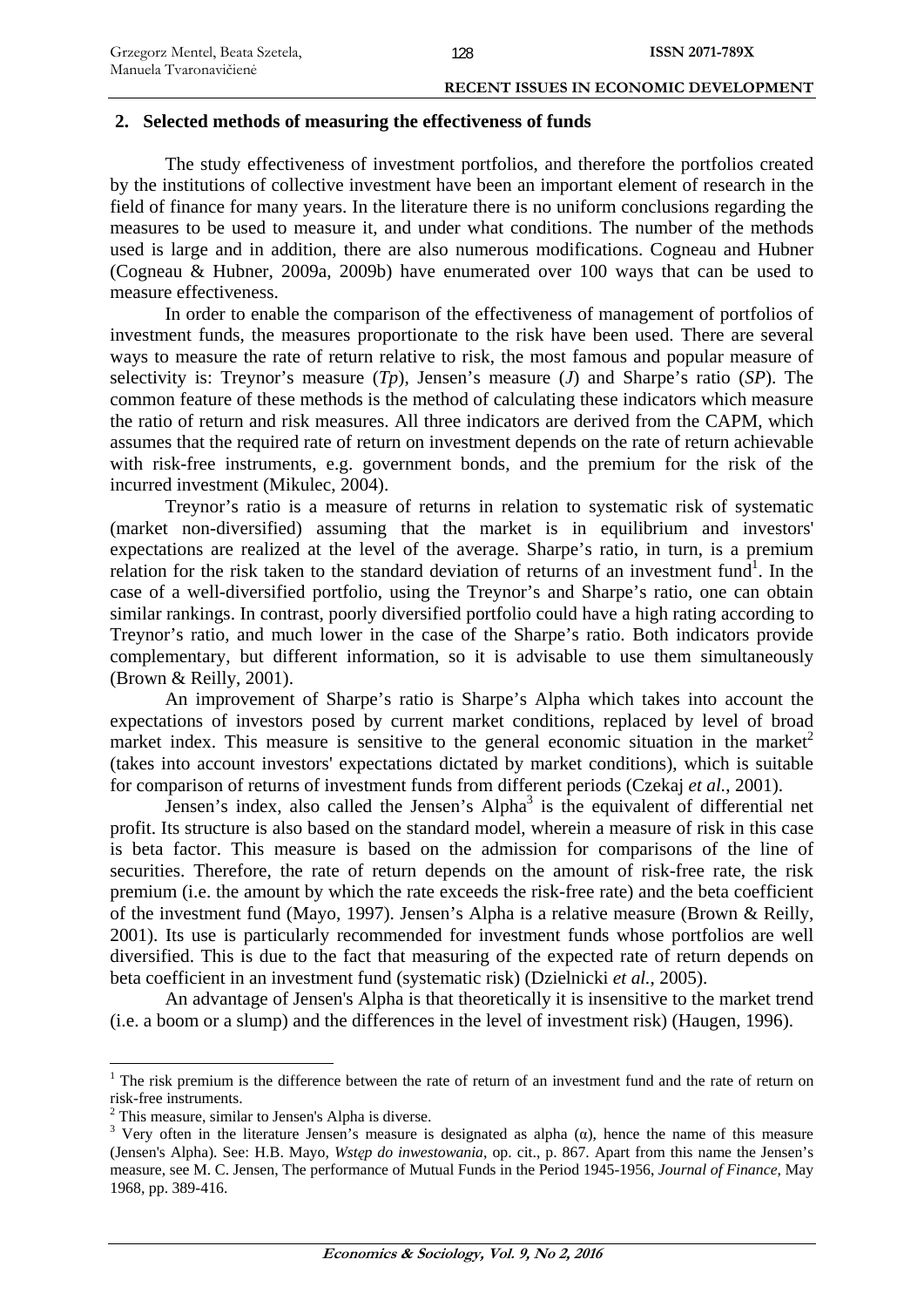Jensen's Alpha drawback is that it can be applied only to assess the effectiveness of investment funds whose portfolios include shares, or joint-stock, balanced investment funds and a stable growth. This indicator is not used to evaluate bond funds and money market funds. When the rate of return from the investment fund is greater than the expected rate of return taking into account the risks, then Jensen's Alpha assumes positive values. Positive values indicate how much the results of the fund are greater than expected. On the other hand, when Jensen's Alpha has negative values, they indicate that the investment fund has achieved worse results than expected and is located below the SML level (Haugen, 1996).

Jensen's measure is useful for properly diversified investment portfolios, and its advantage is theoretically insensitivity to the state of the stock market situation (Haugen, 1996). Jensen's Alpha is an absolute measure and one should not use it compare portfolios with different levels of risk, unless it is divided by a beta factor and it may be an assessment criterion (Witkowska, 2009).

The use of Treynor's, Sharpe's and Jensen's measures is possible only to a limited extent, because through these measures it cannot be assessed to what extent the ability to market timing by the fund manager helps to improve the profitability of the investment. The common problem with these measures is that the level of systematic risk is constant in time, and the failure to comply with this assumption in the case of investment funds was a conclusion which derived from a number of empirical studies written by, among others Klemkosky and Manesse (Klemkowsky & Manesse, 1978), Kon and Jen (Kon & Yen, 1978), Fabozzi and Francis (Fabozzi & Francis, 1979), Miller and Gresis (Miller & Gressi, 1980) and Bos and Newbold (Bos & Newbold, 1984). The fund manager is not obliged to maintain a constant proportion of risky and safe assets as during the bear markets it can lead to large losses. In practice, managers often change the level of their involvement in the shares, expecting changes in stock market conditions (Jamróz, 2013).

For the measurement of market timing the Henriksson-Merton model will be used based on partial assessments of probabilities accuracy of the forecasts for the downward and upward markets. In practice generally the parametric version of the model is used, e.g. in the form of (Czekaj *et al.*, 2000).

$$
R_{jt} - R_{Ft} = \alpha + \beta_1 (R_{mt} - R_{Ft}) + \beta_2 Y_t + \xi_t
$$
 (1)

where:

 $Y = max[0; -(R_{mt} - R_{Ft})],$  $R_{it}$  – the rate on return on investment,  $R_{Ft}$  – risk-free rate achieved in the analyzed period,  $R_{mt}$  – the rate of return from the market measured by return on a stock market index, *α*,  $β$ <sub>*l*</sub>,  $β$ <sub>2</sub> − structural parameters of the equation, *ξ<sup>t</sup>* − the random component of the equation. In this model, the estimates of parameters  $\alpha_p$  and  $\beta_{2,p}$  play an important role.

Selectivity testing consists in verification of the hypothesis  $H_o: \alpha_p = 0$  which means that the fund managers do not have the ability to predict at the micro level. In turn, market timing skills tests consists of the verification of the hypothesis  $H_o: \beta_p = 0$  which shows that managers do not have the skills within market timing or do not use them (see: Henriksson, 1984). If  $\beta_{2,p}$ <0, then the manager has the skills within market timing, however, this technique has a negative effect on the value of the portfolio. So the choice of the moment of the investment and its duration on the basis of short-term price expectations decrease the value of the portfolio. This may result from, e.g. the risk exposure associated with derivatives.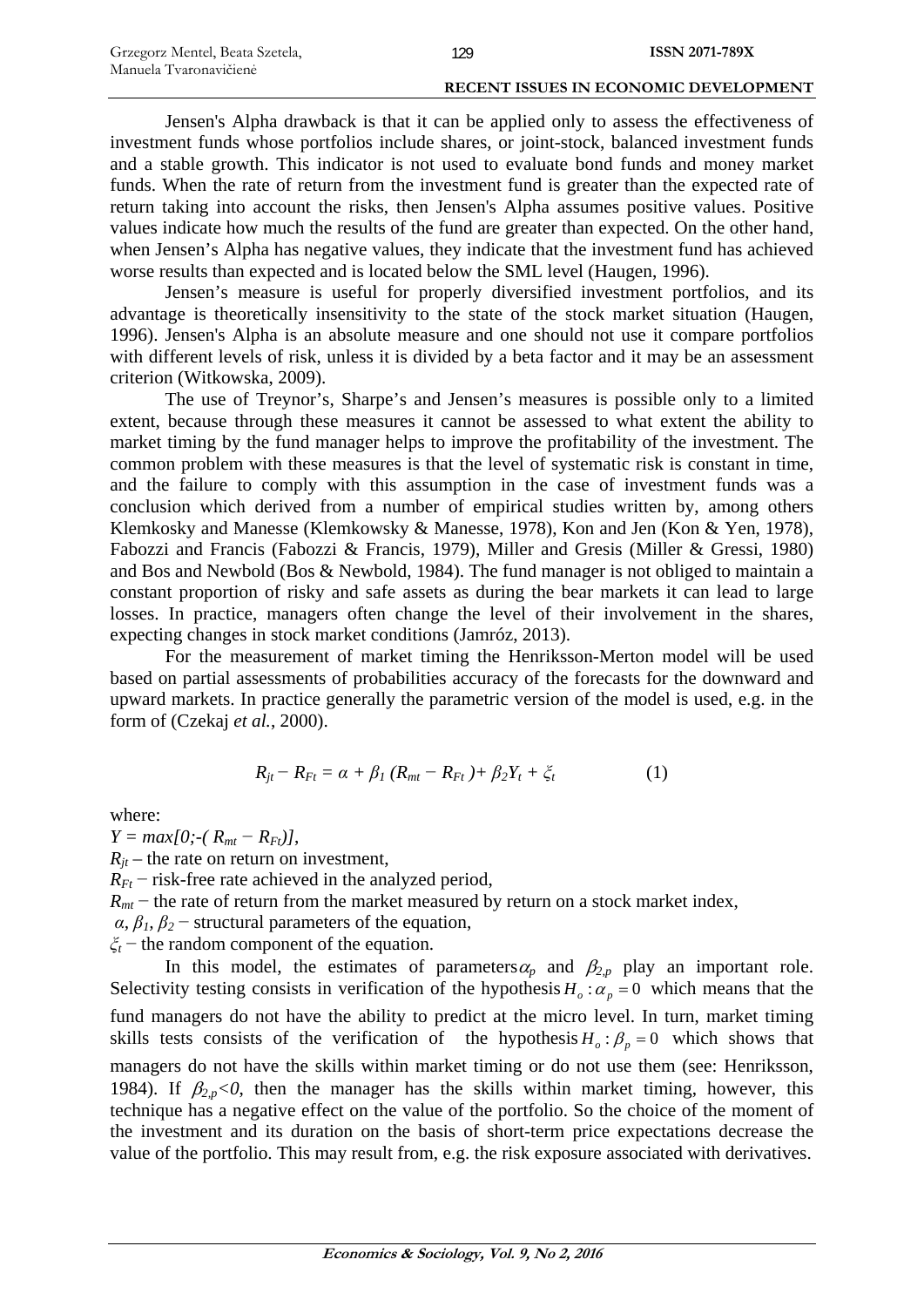In turn, Treynor and Mazuy (1966) proposed a study of the parabolic curvature of the characteristic lines of the portfolio. The equation of this line has the form (Czekaj *et al.*, 2000).

$$
R_j = \alpha + \beta R_m + \gamma R^2_m + \xi_j \tag{2}
$$

where:

 $R_i$  – the rate on return on investment,

 $R_m$  – the rate of return from the market measured by return on a stock market index,

*α*,  $β$ ,  $γ$  – structural parameters of the equation,

*ξ<sup>j</sup>* − the random component of the equation.

If the ratio γ has a value greater than zero, then the portfolio managers predict market correctly movements, the value of  $\gamma$  indicates the degree of this skill. The creators of the model recommend using it in both periods: a strong growth, as well as in periods of strong declines in stock market indices, as the reactions to small movements of the market are not noticeable by this model.

# **4. Empirical studies for the Polish market**

In order to verify the ability to use the changing situation in the market by managers of the Open Investment Funds in the years 2000-2015, the *market timing* models have been used discussed. As a market factor in all models the WIG index was adopted. The analysis was conducted based on daily quotations ( $n = 5475$  observations) for four selected funds, stocks, bonds, money market and balanced funds. When selecting funds, one took into account the longest period of operation of each of these funds. Calculations were performed using an Excel spreadsheet and econometric package STATISTICA 10. Each type of fund has been studied separately because each used a different investment policy. Therefore, each type of funds was compared to another reference standard as shown in *Table 1*.

| Market                               | <b>benchmark</b>                                         |
|--------------------------------------|----------------------------------------------------------|
| Investments funds of Polish stocks   | 100% average profitability of $52$ – week treasury bills |
| Investments funds of Polish bonds    | 100% of the Index of Treasury Bonds Market (ITBM)        |
| Investments funds of monetary market | Average profitability of $13$ – week treasury bills      |
| Balanced funds                       | $(50\%) - WIG-u$ i $(50\%) - ITBM$                       |

Table 1. Benchmark structure for individual markets of investment funds

*Source*: Own research based upon: E. Ostrowska, A. Merchel, Fundusze inwestycyjne na rynku finansowym – stopy wzrostu i benchmarki, In: *Rynek kapitałowy – skuteczne inwestowanie*, pod red. W. Tarczyńskiego, Wyd. Uniwersytetu Szczecińskiego, Szczecin 2002, p. 60, oraz K. Stańczak, Klasyfikacje funduszy…op. p. 297.

The estimates of the average value of  $\gamma$  for the Treynor-Mazuy (T-M) model for individual fund groups are shown in *Figure 1*. Nearly 80% of the estimated parameters were statistically significant. As previously mentioned evaluation of the gamma parameter indicates the degree of market timing skills. The results indicate that all tested four groups of funds in most cases adopt a negative gamma, which according to J. L. Treynor and K. Mazuy proves of the negative impact of market timing on the achieved rate of return funds. Mainly, this situation relates to the funds in the bond market and to some extent money market funds. Equity funds and balanced in the initial phases of the analyzed period, i.e. in the years 2000- 2005 they were effectively managed by the management staff. After a period of crisis, only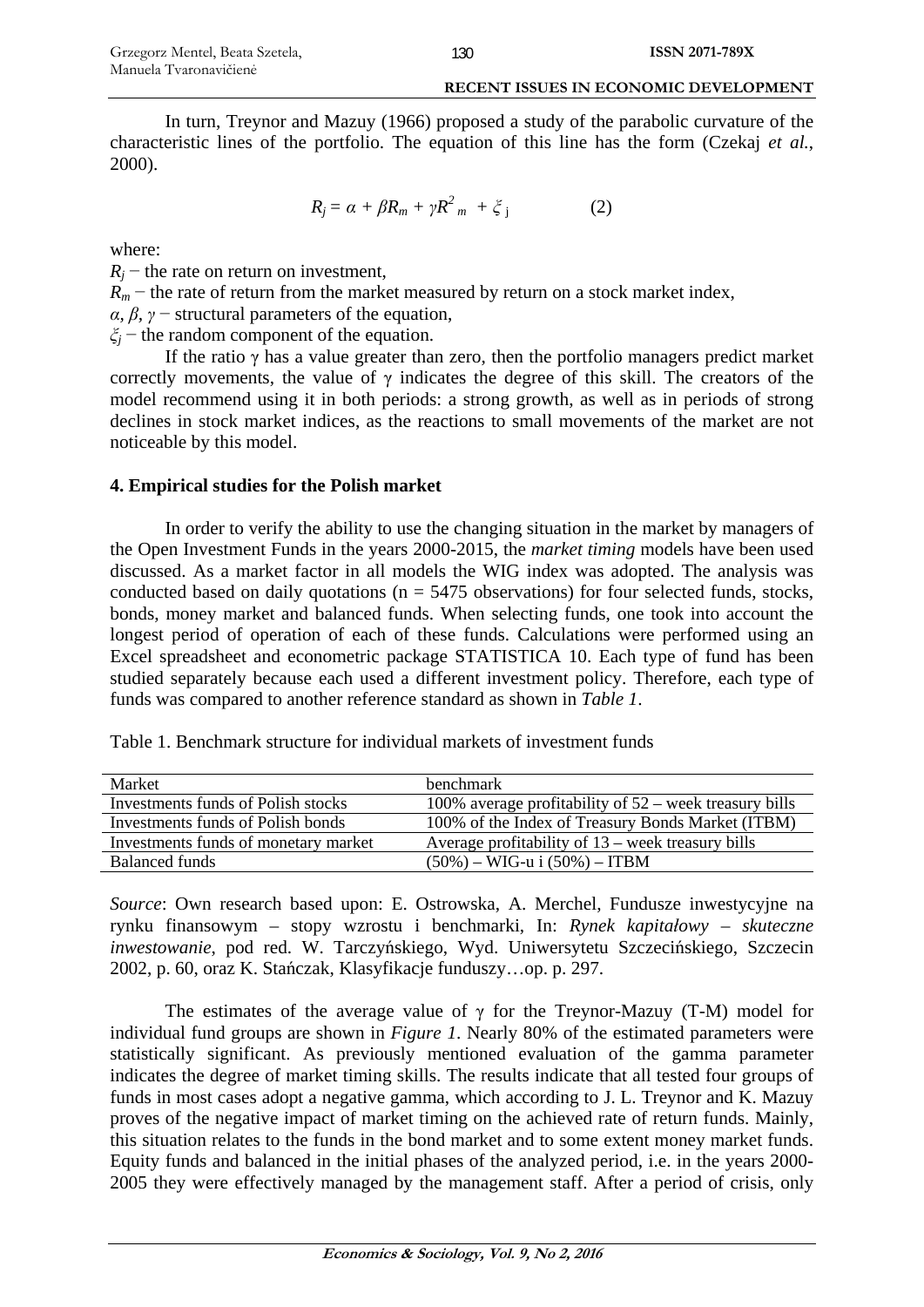the so-called group aggressive funds rebounded in this regard. Forecasts of market movements are in this case largely correct. But, admittedly, in the context of an analysis  $\gamma$ group is the most vulnerable to any turmoil in the financial markets. When doing strictly a cross-section analysis it should be pointed out that only in the case of equity funds and balanced market we are dealing with a positive average value  $\gamma$  throughout the entire period. This is because it was 0,2915 and 0,2046 respectively. When assessing the technical side of the T-M model it is worth saying that the average value of the coefficient of determination was around the level of 0,8824, which means that in nearly 90% of the rate of return on fund portfolios are explained by the volatility of stock market index returns.



# Figure 1. Mean values of γ for investment funds in the years 2000 to 2015 (Treynor-Mazuy model)

*Source*: own research.

An analysis of counterpart γ (in Treynor-Mazuy model), i.e. a *β2* parameter in Henriksson-Merton model (*Figure 2*) can be traced, to a large extent, similar conclusions as it was before. In the present aspect, still very important were the funds in the stock market and the balanced market, except that the latter analogous to the previously considered model in the final period 2011-2015 were in the red. One can see, therefore, that managers responsible for the management of this group of funds have not dealt with them in recent times.

For the assessment of the *H-M* model for balanced and monetary market one can conclude that managers generally show no predictive ability. It should be remembered that an important drawback of the parametric model of Henriksson-Merton is the assumption of a constant during the probabilities of correct predictions. This assumption may not be satisfied if the investor predicts more easily movements of large markets than small ones (Czekaj *et al.*, 2000).

Negative, in most cases, values of the  $\alpha$  parameter, in turn, allows only for the conclusion that the fund manager does not have the ability to predict at the micro level, and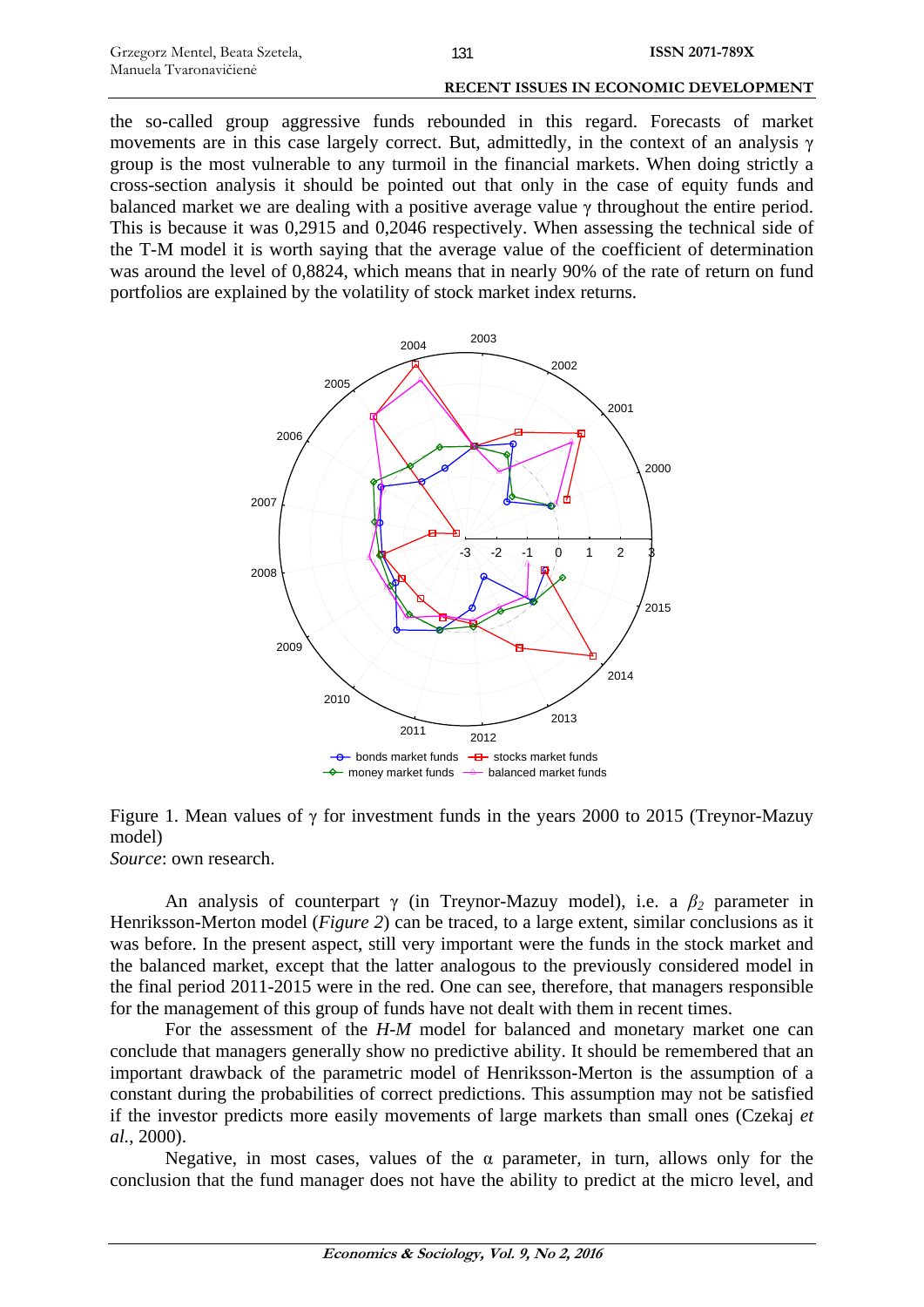When analyzing the *H-M* model it is important to remember about the  $\beta_l$  parameter. Its assessment shows the percentage of funds invested in the market portfolio. It is natural, therefore, that the highest of its value occurred in the case of a group of equity funds (on average close to 0,85) and a balanced market funds (here about 0,67).

Summing up, one can see that generally the managers of the analyzed fund were able to get above-average returns only in the context of forecasting of the overall stock market conditions. Problematic becomes a matter of abilities of stock selection for the portfolio.



## Figure 2. Average values of β2 for investment funds in the years 2000-2015 (Henriksson-Merton model) *Source*: own research.

Making a brief assessment of the compatibility of the described models in the context of relations indications γ (T-M) and β*2* (H-M) which we get as a result of their estimation, it should be emphasized that the greatest similarity we have for a balanced and monetary market funds. Here, the value of coefficients of correlation oscillates around 0,94. There are similar values depending on the analysis of market shares (0.83). The worst in this regard is the case of possible links to the bond market. Here, the relationship is relatively weak and is on the level of 0,22.

With all the above analysis on should, therefore, bear in mind that, an important issue when testing efficiency, is that the index selection, both in the context of the very representative of the market as the risk-free instrument. Their choice is of fundamental importance in that case. This is apparent especially when we want to evaluate the so-called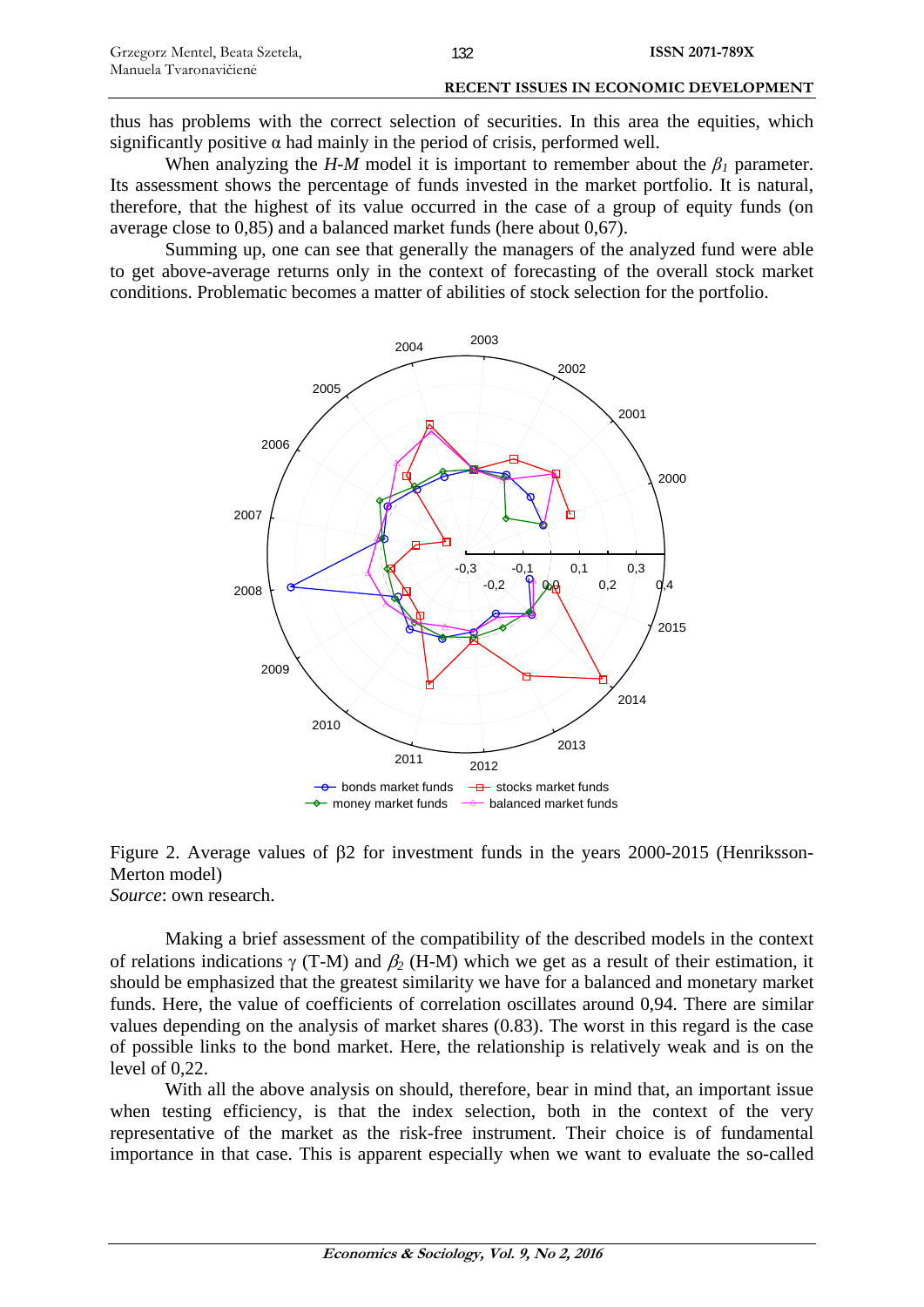funds in the global market. Then there is the lack of one representative that could be a possible point of reference.

In the studies two approaches are used. One of them is a structure specifically for research purposes of market index or an application of existing market indexes "global" and even Morgan Stanley Capital International World index. Another approach is used in this publication, the national stock exchange indices like WIG.

But this is not the only problem. No coverage in numerous rankings funds also stems from the problem of choosing a representative of a risk-free instrument. It should be assumed that these are often treasury bills of various maturities.

It seems that an important subject is the issue of investment performance of funds in different market situations. Mostly because they differ in a period of declines and increases. Hence, the above analysis should clearly distinguished into the years of crisis and the period immediately preceding it.

# **Conclusion**

The relationship between the efficiency of funds and the characteristics shaping it is a derivative of operations of management and investors, who react with the transfer of capital between funds operating in this market on historical rate of return. Allocative decisions of investors are often subject to psychological errors such as incorrect perception and processing of information, overconfidence or an excessive suggest to historical rates of return forming an anchor or imitating the behavior of other investors, e.g. a greater tendency to take profits than losses. Only few who accept the volatility of returns of funds resulting from changes in the shape of their fundamental characteristics, direct their resources to the profitable funds.

The size of the transferred funds or the capital withdrawn from it influences on the behavior of their managers who, based on the new value of the assets, adjust realized investment strategy and adjust to it the other fundamental characteristics of the funds, which is expected to bring above-average or absolute returns. As in the case of investors the behavior management is not free of psychological errors. Among those which contribute most to the low efficiency of funds, we can distinguish an incorrect interpretation of market information and failure to comply with the right to return to the medium that contribute to the creation of incorrect market forecasts, the conviction of being an expert, especially in the local market or imitating the behavior of existing ones, older and more experienced or young and taking excessive risk managers. Errors in the behavior of funds may negatively affect the market balance. If they are committed by many managers, the market is in disequilibrium. Its consequence is the advantage losers over winners and persistence of rates of return of many of them (Perez, 2012a).

The described characteristics of open investment funds managers mean that it is reasonable to ask the question about the quality and efficiency of skills used and innate predispositions of asset managers. Well used, they make that professional management becomes an advantage of investment funds. At the same professional management means not only the possession and use of the analytical database, technological, infrastructural and human resources to support management activities, but also providing specific financial products and services to meet the needs and preferences of specific investors.

To sum up, the main thesis of this article may be a statement that the discussed funds do not reach an additional premium for the use of market trends and the selection of securities. One should bear in mind, however, that this observation stems from an analysis two considered models. We know, however, that the global and reasonably objective evaluation is so difficult that often there is no consensus on the method of assessing the effectiveness of the funds. The reason for this can be the specifics of their activities or even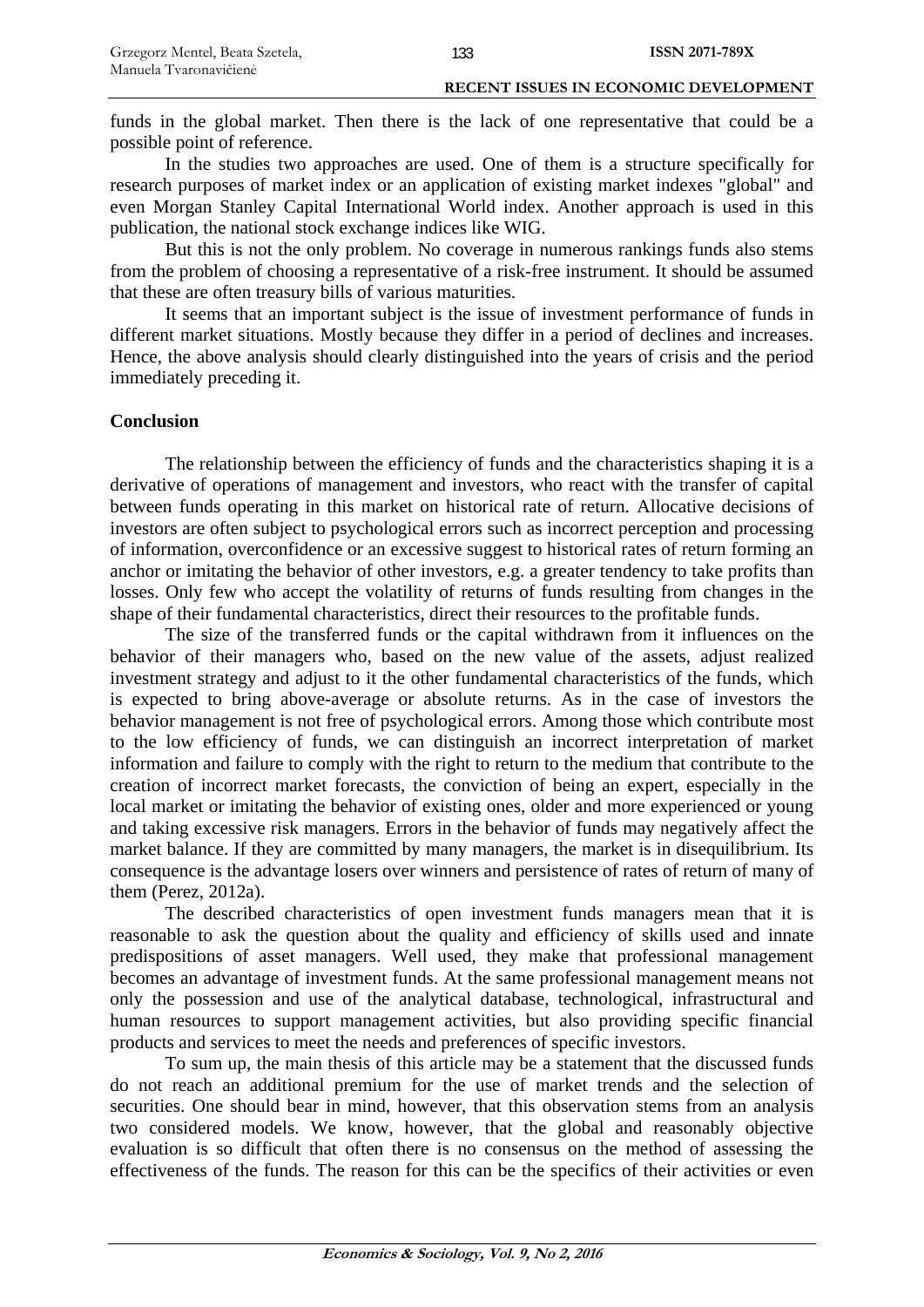statutory limits on the composition of the portfolios of financial instruments. But a more important issue in this matter is the lack of a common benchmark, which could refer to earnings. Similarly, taking into account the different risk factors can be of a great importance.

### **References**

- Bergstresser, D., Poterba, J. M. (2002), Do After-Tax Returns Affect Mutual Fund Inflows? *Journal of Financial Economics*, 63, pp. 381-414.
- Bos, T., Newbold, P. (1984), An Empirical Investigation of the Possibility of Stochastic Systematic Risk in the Market Model, *Journal of Business*, 57, pp. 35-41.
- Brown, K. C., Reilly, F. K. (2001), *Analiza inwestycji i zarządzanie portfelem*, Vol. 2, Warszawa.
- Busse, J. A., Irvine, P. J. (2006), Bayesian Alphas and Mutual Fund Persistence, *Journal of Finance* 61, pp. 2251-2288.
- Chang, E. C., Lewellen, W. G. (1984), Market timing and mutual fund investment performance, *The Journal of Business*, Vol. 57, No. 1, part 1, pp. 73-96.
- Cogneau, P., Hubner, G. (2009a), The (more than) 100 Ways to Measure Portfolio Performance. Part 1: Standardized Risk-Adjusted Measures, *The Journal of Performance Measurement*, Vol. 13, No. 4, pp. 56-71.
- Cogneau, P., Hubner, G. (2009b), The (more than) 100 Ways to Measure Portfolio Performance Part 2: Special Measures and Comparison, *The Journal of Performance Measurement*, Vol. 14, No. 1, pp. 56-69.
- Czekaj, J., Jajuga, K., Socha, J. (2000), *Rynek funduszy inwestycyjnych w Polsce*, AE, Kraków.
- Czekaj, J., Woś, M., Żarnowski, J. (2001), *Efektywność giełdowego rynku w Polsce*, Wydawnictwo Naukowe PWN, Warszawa.
- Deaves, R. (2004), Data-conditioning Biases, Performance, Persistence and Flows: The Case of Canadian Equity Funds, *Journal of Banking and Finance* 28, pp. 673-694.
- Demir, E., Marco, Lau, Chi. K., Bilgin, M. H. (2014), The impact of 2008 financial crisis on firm's productivity: evidence from Latvia, Lithuania and Romania, *Journal of Security and Sustainability issues* 3(4), pp. 27-35, doi:http://dx.doi.org/10.9770/jssi.2014.3.4(3).
- Dzielnicki, A., Gudaszewski, W., Hnatiuk, M., Stefanoff, J. (2005), Pomiar wyników działalności inwestycyjnej, *Rynek Terminowy*, No. 29 (3), pp. 9-14.
- Edelen, R. M. (1999), Investor Flows and the Assessed Performance of Open-end Mutual Funds, *Journal of Financial Economics* 53, pp. 439-466.
- Fabozzi, F. J., Francis, J. C. (1979), Mutual Fund Systematic Risk for Bull and Bear Markets: An Empirical Examination, *Journal of Finance*, 34, pp. 1243-1250.
- Friend, I., Blume, M., Crockett, J. (1970), *Mutual funds and other institutional investors. A twentieth century funds study*, McGraw-Hill, New York.
- Friend, I., Brown, F. E., Herman, E. S., Vickers, D. (1964), *A study of mutual funds*, Wharton School of Finance and Commerce, University of Pennsylvania, U.S. Government Printing Office, Washington D.C.
- Goetzmann, W. N., Peles, N. (1997), Cognitive Dissonance and Mutual Fund Performance, *Journal of Financial Research* 20, pp. 145-158.
- Gruber, M. J. (1996), Another Puzzle: The Growth in Actively Managed Mutual Funds, *Journal of Finance*, Vol. 51, Issue 3, pp. 783-810.
- Haugen, R. A. (1996), *Teoria nowoczesnego inwestowania*, WIG Press, Warszawa.
- Henriksson, R. D. (1984), Market timing and mutual funds performance: an empirical investigation, *The Journal of Business*, T. 57, No. 1, Part 1, pp. 57-72.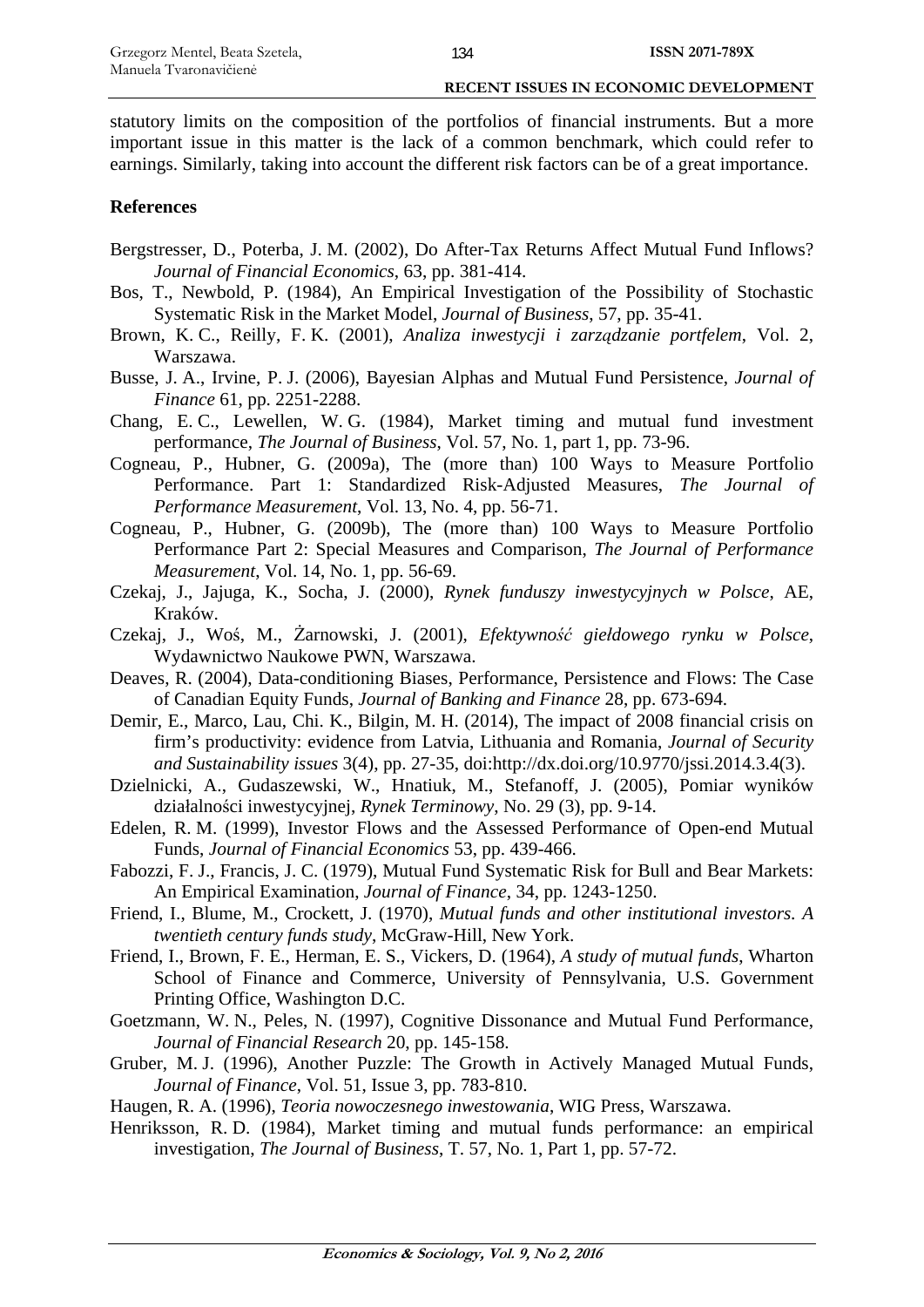- Ippolito, R. A. (1992), Consumer Reaction to Measures of Poor Quality: Evidence from the Mutual Fund Industry, *Journal of Law and Economics* 35, pp. 45-70.
- Jackson, J. D., Skomp, S. E. (1985), On the relative performance of registered versus noregistered mutual funds, *Sothern Economic Journal*, Vol. 52, No. 2, pp. 392-401.
- Jamróz, P. (2013), Efektywność wybranych fio rynku akcji w latach 2003-2011, *Zeszyty Naukowe Uniwersytetu Szczecińskiego*, Finanse, Rynki Finansowe, Ubezpieczenia No. 63/2013.
- Jensen, M. C. (1968), The performance of mutual funds in the period 1945-1968, *The Journal of Finance*, Vol. 23, No. 2, pp. 389-416.
- Kim, T. (1978), An assessment of the performance of mutual fund management: 1969-1975, *The Journal of Financial and Quantitative Analysis*, Vol. 13, No. 3, August, pp. 385- 406
- Klemkowsky, R. C., Maness, T. S. (1978), The Predictability of Real Portfolio Risk Levels, *Journal of Finance*, 33, pp. 631-639.
- Kompa, K., Witkowska, D. (2010), Porównanie efektywności wybranych otwartych funduszy inwestycyjnych w okresie hossy i bessy, *Acta Scientiarum Polonorum Oeconomia*, 9 (3), pp. 169-180.
- Kon, S. J., Jen, F. C. (1978), Estimation of Time-Varying Systematic Risk and Performance fo Mutual Fund Portfolios: An Application of Switching Regression, *Journal of Finance*, 33, pp. 457-475.
- Kulišauskas, D., Galinienė, B. (2015), Stock evaluation methods and their applicability in Lithuania ensuring sustainable capital market development, *Journal of Security and Sustainability Issues* 5(1), pp. 73-86, DOI: http://dx.doi.org/10.9770/jssi.2015.5.1(6)
- Laužikas, M., Krasauskas, A. (2013), Impacts of sustainable structural growth on the economic performance of listed companies, *Entrepreneurship and Sustainability Issues* 1(2), pp. 81-91, http://dx.doi.org/10.9770/jesi.2013.1.2(2).
- Mayo, H. B. (1997), *Wstęp do inwestowania*, Wyd. K.E. Liber, Warszawa.
- Mikulec A., (2004), Zastosowanie wskaźników rentowności portfela inwestycji do oceny działalności funduszy inwestycyjnych akcji cz.1, *Nasz Rynek Kapitałow*, 6/2004.
- Miller, T. W., Gressi, N. (1980), Nonstationarity and Evaluation of Mutual Fund Performance, *Journal of Financial and Quantitative Analysis*, 15, pp. 639-654.
- Ostrowska, E., Merchel, A. (2002), Fundusze inwetsycyjne na rynku finansowym stopy zwrotu i benchmarki, In: Tarczyński W. (red.), *Rynek Kapitałowy. Skuteczne inwestowanie*, Wydawnictwo Uniwersytetu Szczecińskiego, Szczecin.
- Patel, J., Zeckhauser, R. J., Hendricks, D. (1994), Investment Flows and Performance: Evidence from Mutual Funds, Cross-Border Investments, and New Issues, In: Sato, R., Levich, R., Ramachanday, R. V. (red.), *Japan, Europe and International Financial Markets: An Analytical and Empirical Perspective*, Cambridge: England.
- Peker, S., Tvaronavičienė, M., Aktan, B. (2014), Sustainable risk management: fuzzy approach to volatility and application on FTSE 100 index, *Entrepreneurship and Sustainabillity Issues* 2(1), pp. 30-36, DOI: http://dx.doi.org/10.9770/jesi.2014.2.1(4)
- Perez, K. (2012a), *Efektywność funduszy inwestycyjnych. Podejście techniczne i fundamentalne*, Difin, Warszawa.
- Perez, K. (2012b), *Fundusze inwestycyjne. Rodzaje, zasady inwestowania, efektywność*, Wolters Kluwer.
- Prakapavičiūtė, J.; Korsakienė, R. 2016. The investigation of human capital and investments into human capital: Lithuania in the context of the EU, Entrepreneurship and Sustainability Issues 3(4): 350-367.